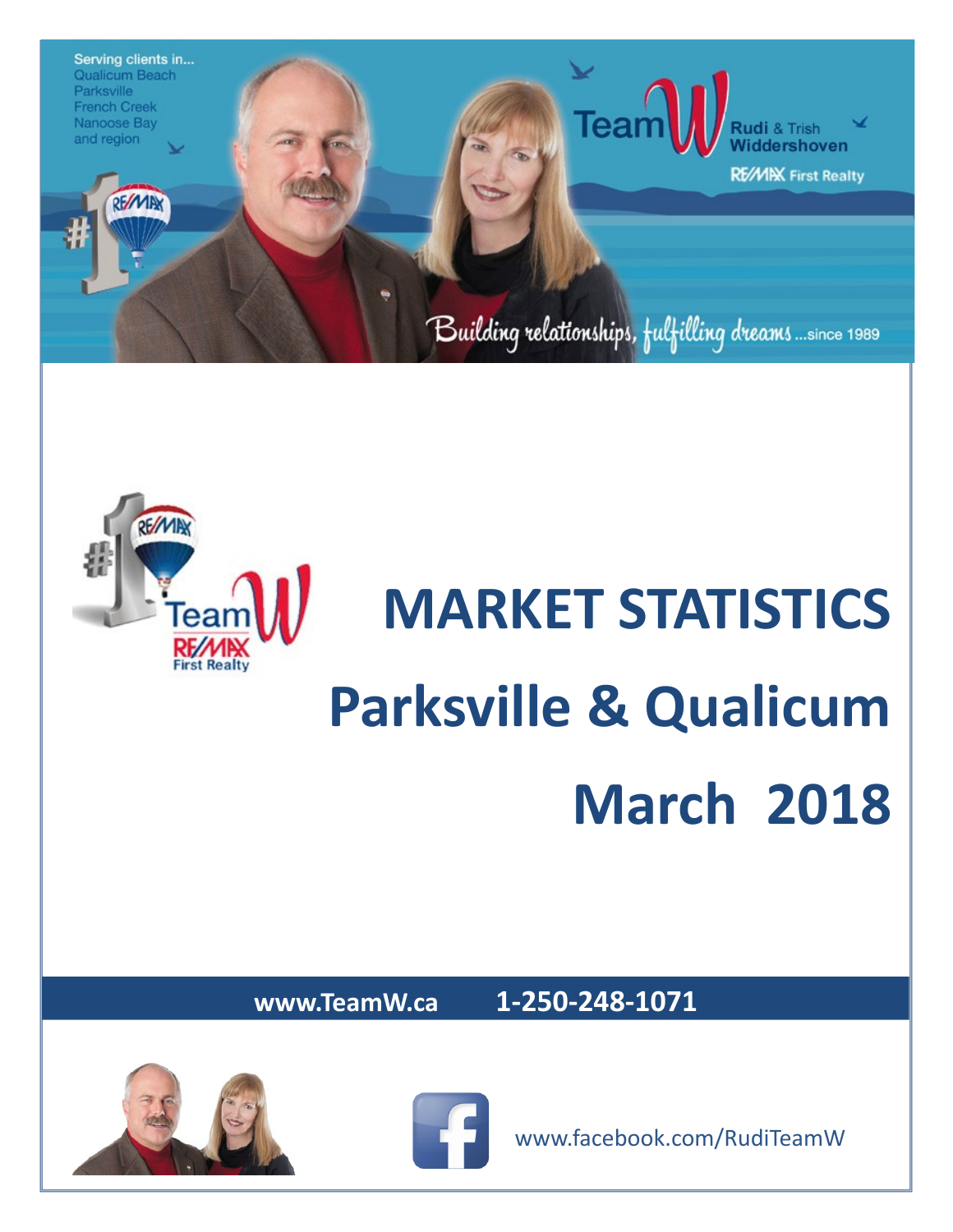The latest real estate statistics for the greater Parksville Qualicum Beach area are out and we feel that there has been an influence about what 'was' the proposed Speculation Tax by the Provincial Government. Please note that recently the Provincial Government has announced that the greater Parksville Qualicum Beach area will not be included in the proposed Speculation Tax. Given the unknown details and who and what would be affected by the tax it appears that the market slowed down until people got more clarity.

In the area for the  $1<sup>st</sup>$  three month of the year we have seen 7% less listings than the same time in 2017 and a decrease in the number of sales by 21% and 33% for the month of March. Yet average sale price for the month of March (53 sales) was \$667,542 which is an increase of 28% from March 2017.

The active inventory at the end of March remains the same as last year at 121 single family homes.

For the City of Parksville sub-region the number of listings are down 30% while the number of sales were down  $45\%$  for the 1<sup>st</sup> 3 months of the year. Active inventory at the end of the month was down slightly from the end of March 2017, 31 vs 33. The average sale price in March for single family homes was up 15% from March 2017, average sale price of \$527,350 vs \$458,627.

Now that it is very clear that the Speculation Tax will not be applied to the greater Parksville Qualicum Beach area we expect that the activity levels in the market will increase.

If you have any questions about your situation or statistics for different sub-regions in the area, or for different property style, do contact us at  $team@teamw.ca$  $team@teamw.ca$  $team@teamw.ca$  or 250-</u> 468-1498 as we would be pleased to hear from you. *Make it a Great Day!*



Rudi & Trish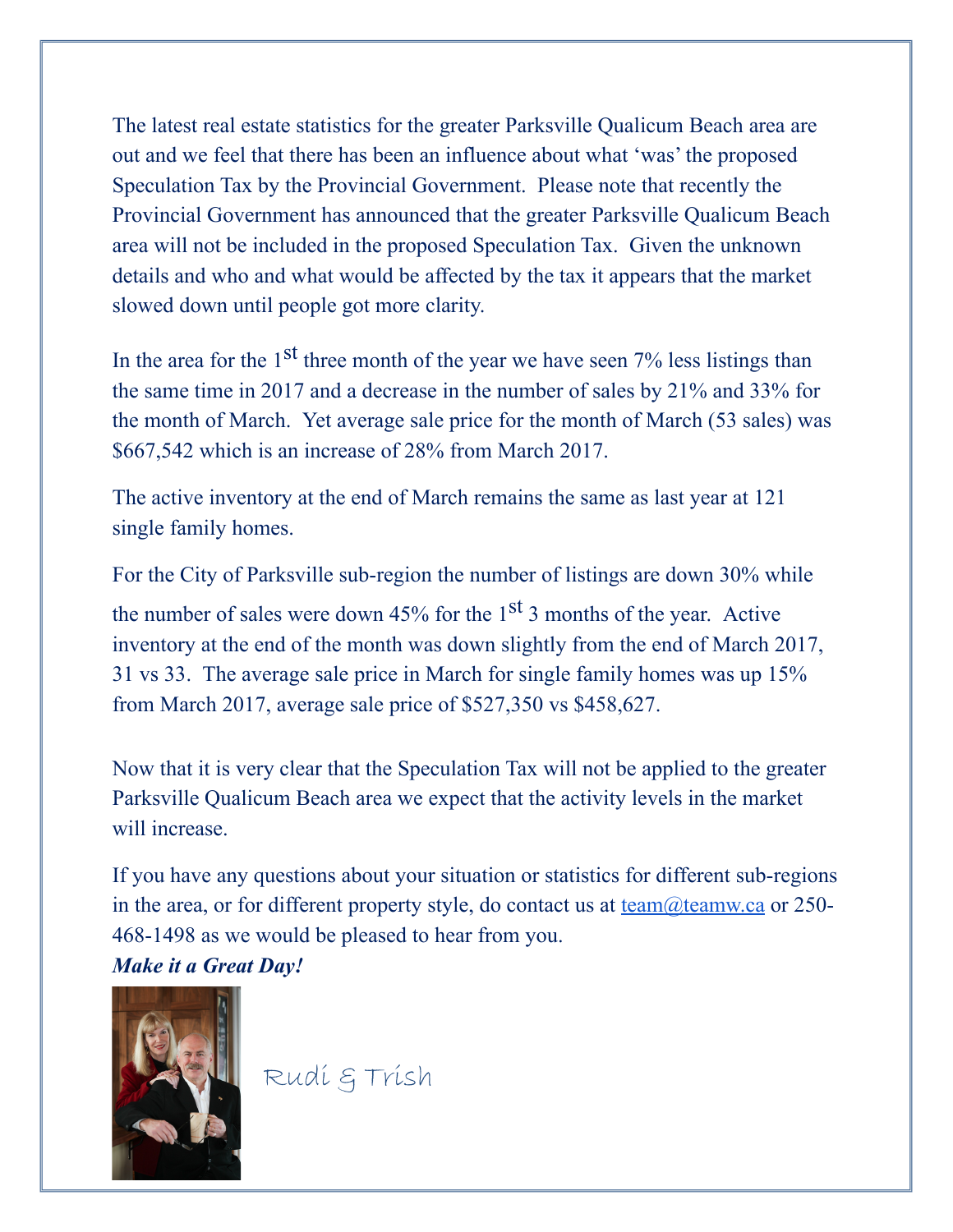



**Single Family Units Reported Sold**

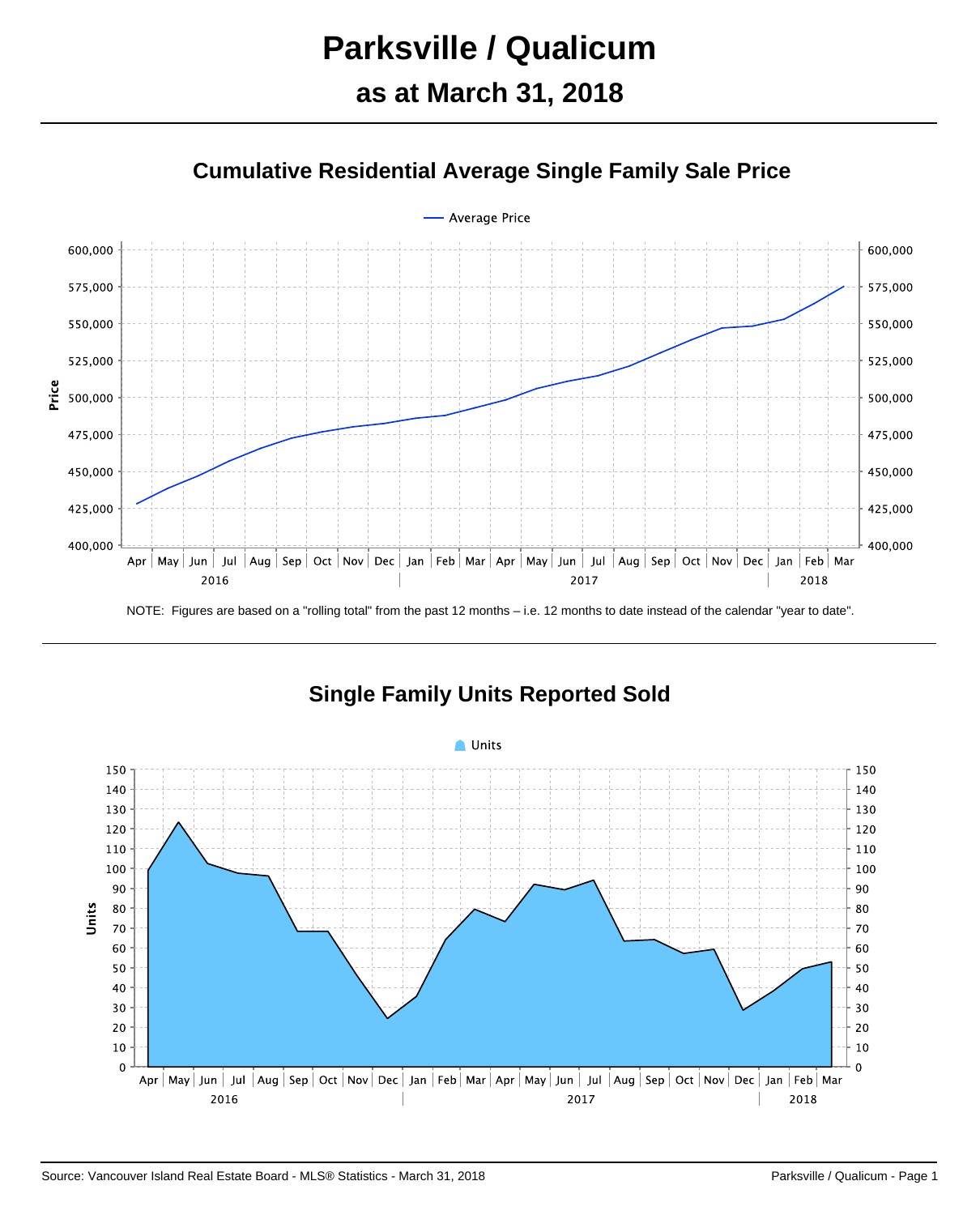# **Comparative Activity by Property Type**

|                                        |                   | <b>Current Month</b> |          | 12 Months to Date |                           |                 |  |  |  |  |
|----------------------------------------|-------------------|----------------------|----------|-------------------|---------------------------|-----------------|--|--|--|--|
|                                        | This Year         | Last Year            | % Change | This Year         | Last Year                 | % Change        |  |  |  |  |
| Lots                                   |                   |                      |          |                   |                           |                 |  |  |  |  |
| <b>Units Listed</b>                    | 6                 | 9                    | $-33%$   | 66                | 87                        | $-24%$          |  |  |  |  |
| <b>Units Reported Sold</b>             | 1                 | $\overline{2}$       | $-50%$   | 41                | 72                        | $-43%$          |  |  |  |  |
| Sell/List Ratio                        | 17%               | 22%                  |          | 62%               | 83%                       |                 |  |  |  |  |
| <b>Reported Sales Dollars</b>          | \$330,000         | \$372,000            | $-11%$   | \$9,791,700       | \$16,664,700              | $-41%$          |  |  |  |  |
| Average Sell Price / Unit              | \$330,000         | \$186,000            | 77%      | \$238,822         | \$231,454                 | 3%              |  |  |  |  |
| <b>Median Sell Price</b>               | \$330,000         |                      |          | \$230,000         |                           |                 |  |  |  |  |
| Sell Price / List Price                | 100%              | 91%                  |          | 97%               | 96%                       |                 |  |  |  |  |
| Days to Sell                           | 0                 | 42                   | $-100%$  | 59                | 76                        | $-23%$          |  |  |  |  |
| <b>Active Listings</b>                 | 18                | 24                   |          |                   |                           |                 |  |  |  |  |
| <b>Single Family</b>                   |                   |                      |          |                   |                           |                 |  |  |  |  |
| <b>Units Listed</b>                    | 104               | 105                  | $-1%$    | 1,008             | 1,076                     | $-6%$           |  |  |  |  |
| <b>Units Reported Sold</b>             | 53                | 79                   | $-33%$   | 759               | 901                       | $-16%$          |  |  |  |  |
| Sell/List Ratio                        | 51%               | 75%                  |          | 75%               | 84%                       |                 |  |  |  |  |
| <b>Reported Sales Dollars</b>          | \$35,379,700      | \$41,201,791         | $-14%$   | \$436,552,587     | \$444,237,006             | $-2%$           |  |  |  |  |
| Average Sell Price / Unit              | \$667,542         | \$521,542            | 28%      | \$575,168         | \$493,049                 | 17%             |  |  |  |  |
| <b>Median Sell Price</b>               | \$629,000         |                      |          | \$523,000         |                           |                 |  |  |  |  |
| Sell Price / List Price                | 100%              | 98%                  |          | 98%               | 100%                      |                 |  |  |  |  |
| Days to Sell                           | 20                | 26                   | $-24%$   | 26                | 30                        | $-13%$          |  |  |  |  |
| <b>Active Listings</b>                 | 121               | 121                  |          |                   |                           |                 |  |  |  |  |
| <b>Condos (Apt)</b>                    |                   |                      |          |                   |                           |                 |  |  |  |  |
| <b>Units Listed</b>                    | 12                | 17                   | $-29%$   | 173               | 189                       |                 |  |  |  |  |
| <b>Units Reported Sold</b>             | 12                | 17                   | $-29%$   | 109               | 136                       | $-8%$<br>$-20%$ |  |  |  |  |
| Sell/List Ratio                        | 100%              | 100%                 |          | 63%               | 72%                       |                 |  |  |  |  |
| <b>Reported Sales Dollars</b>          | \$3,738,000       | \$3,899,400          | $-4%$    | \$30,578,788      | \$31,431,422              | $-3%$           |  |  |  |  |
| Average Sell Price / Unit              | \$311,500         | \$229,376            | 36%      | \$280,539         | \$231,113                 | 21%             |  |  |  |  |
| <b>Median Sell Price</b>               | \$273,000         |                      |          | \$259,000         |                           |                 |  |  |  |  |
| Sell Price / List Price                | 97%               | 93%                  |          | 96%               | 95%                       |                 |  |  |  |  |
|                                        | 35                | 52                   | $-32%$   | 50                | 51                        | $-3%$           |  |  |  |  |
| Days to Sell<br><b>Active Listings</b> | 41                | 37                   |          |                   |                           |                 |  |  |  |  |
| <b>Condos (Patio)</b>                  |                   |                      |          |                   |                           |                 |  |  |  |  |
| <b>Units Listed</b>                    | 21                | 14                   | 50%      | 151               | 129                       | 17%             |  |  |  |  |
| Units Reported Sold                    | 10                | 14                   | $-29%$   | 123               | 122                       | 1%              |  |  |  |  |
| Sell/List Ratio                        |                   |                      |          |                   | 95%                       |                 |  |  |  |  |
| <b>Reported Sales Dollars</b>          | 48%               | 100%<br>\$4,646,800  | 11%      | 81%               |                           | 29%             |  |  |  |  |
| Average Sell Price / Unit              | \$5,156,150       |                      | 55%      | \$49,787,578      | \$38,645,200<br>\$316,764 | 28%             |  |  |  |  |
| <b>Median Sell Price</b>               | \$515,615         | \$331,914            |          | \$404,777         |                           |                 |  |  |  |  |
| Sell Price / List Price                | \$469,900<br>101% | 100%                 |          | \$400,000<br>99%  | 99%                       |                 |  |  |  |  |
| Days to Sell                           | 6                 | 14                   | -56%     | 17                | 27                        | $-39%$          |  |  |  |  |
| <b>Active Listings</b>                 | 21                | 11                   |          |                   |                           |                 |  |  |  |  |
| <b>Condos (Twnhse)</b>                 |                   |                      |          |                   |                           |                 |  |  |  |  |
| <b>Units Listed</b>                    | 10                | 12                   | $-17%$   | 79                | 99                        | $-20%$          |  |  |  |  |
| <b>Units Reported Sold</b>             | 1                 | 4                    | $-75%$   | 71                | 80                        | $-11%$          |  |  |  |  |
| Sell/List Ratio                        | 10%               | 33%                  |          | 90%               | 81%                       |                 |  |  |  |  |
| <b>Reported Sales Dollars</b>          | \$278,000         | \$1,637,000          | $-83%$   | \$30,586,505      | \$27,968,756              | 9%              |  |  |  |  |
| Average Sell Price / Unit              | \$278,000         | \$409,250            | $-32%$   | \$430,796         | \$349,609                 | 23%             |  |  |  |  |
| <b>Median Sell Price</b>               | \$278,000         |                      |          | \$410,000         |                           |                 |  |  |  |  |
| Sell Price / List Price                | 96%               | 101%                 |          | 97%               | 99%                       |                 |  |  |  |  |
| Days to Sell                           | 6                 | 20                   | $-70%$   | 31                | 38                        | $-17%$          |  |  |  |  |
| <b>Active Listings</b>                 | 12                | 16                   |          |                   |                           |                 |  |  |  |  |
|                                        |                   |                      |          |                   |                           |                 |  |  |  |  |

**PLEASE NOTE: SINGLE FAMILY** property does NOT INCLUDE acreage with house, condominiums, duplex/triplex, mobile homes/on pad, single family waterfront or single family strata. **LOTS** do NOT INCLUDE acreage or waterfront acreage.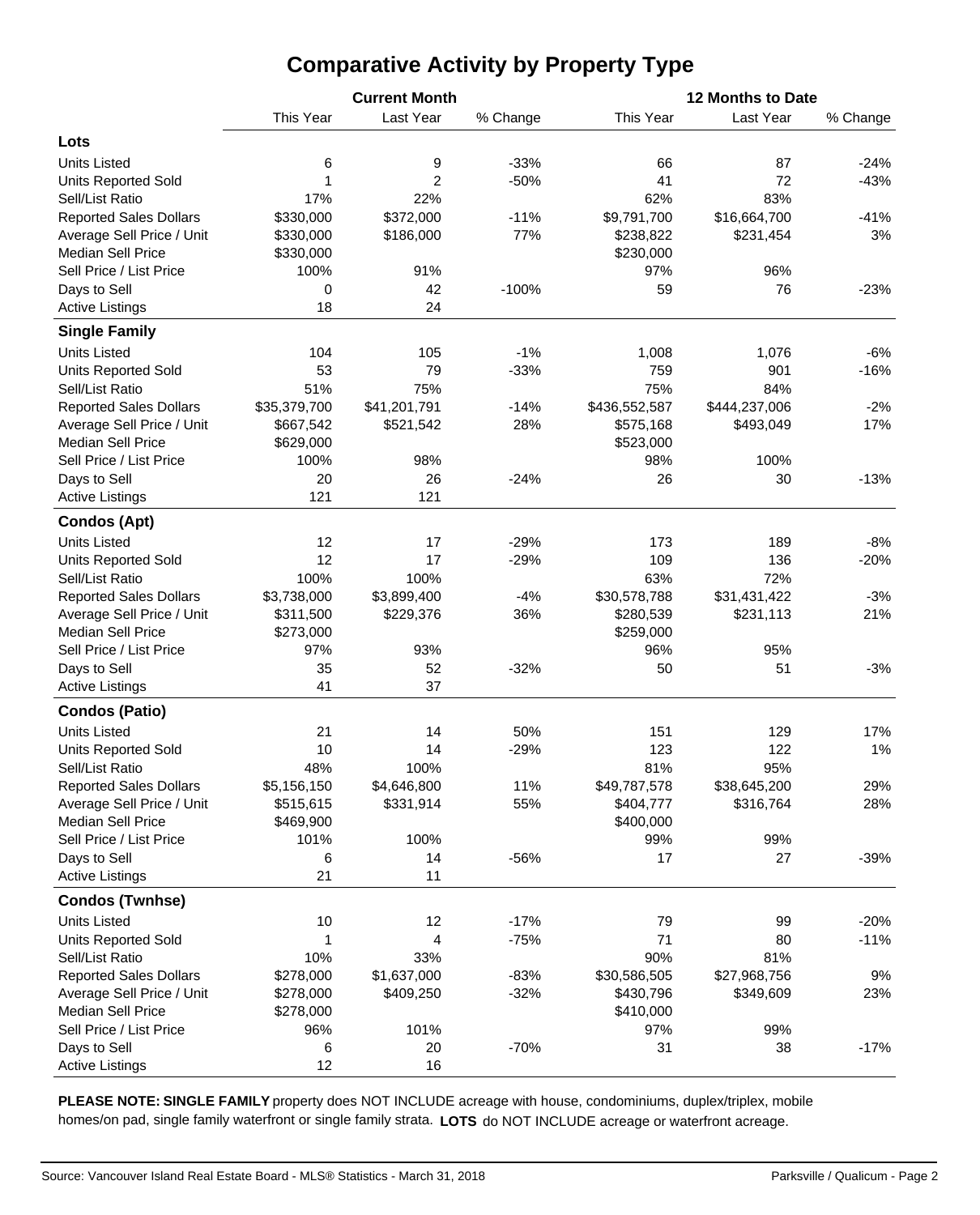### **MLS® Single Family Sales Analysis**

Unconditional Sales from January 1 to Mar 31, 2018

| <b>QN-Qualicum North</b>         | 0             | 0                   | 0                   | $\mathbf{1}$        | 1                   | $\overline{2}$      | 0                   | 2                   | 0                      | 1                   | 3                   | $\overline{2}$      | $\mathbf 0$       | 1                    | 13             |
|----------------------------------|---------------|---------------------|---------------------|---------------------|---------------------|---------------------|---------------------|---------------------|------------------------|---------------------|---------------------|---------------------|-------------------|----------------------|----------------|
| QB-Qualicum Beach                | 0             | 0                   | 0                   | 0                   | 0                   | 1                   | 4                   | 4                   | 9                      | 6                   | 9                   | 4                   | $\overline{2}$    | $\overline{7}$       | 46             |
| PK-Parksville                    | 0             | 0                   | 0                   | 0                   | $\overline{2}$      | 5                   | $\overline{7}$      | 9                   | 8                      | 4                   | 2                   | $\Omega$            | $\Omega$          | $\Omega$             | 37             |
| NA-Nanoose                       | 0             | 0                   | 0                   | 0                   | 0                   | 0                   | 0                   | 3                   | 4                      | 2                   | 5                   | $\overline{2}$      | 1                 | 5                    | 22             |
| LQ-Little Qualicum River Village | 0             | 0                   | 0                   | $\mathbf 0$         | 0                   | 1                   | 1                   | 0                   | 1                      | 0                   | 0                   | $\mathbf 0$         | 0                 | 0                    | 3              |
| <b>FW-Fairwinds</b>              | 0             | 0                   | 0                   | 0                   | 0                   | 0                   | 0                   | 0                   | 0                      | 3                   | 1                   | $\Omega$            | $\Omega$          | 3                    | $\overline{7}$ |
| FC-French Creek                  | 0             | 1                   | 0                   | $\mathbf{1}$        | $\mathbf{1}$        | 0                   | 2                   | 1                   | 3                      | 3                   | 6                   | $\overline{2}$      | 1                 | $\Omega$             | 21             |
| BO-Bowser/Deep Bay               | 0             | $\mathbf 0$         | $\mathbf 0$         | $\mathbf 0$         | 1                   | $\Omega$            | 1                   | 3                   | 3                      | $\Omega$            | $\Omega$            | $\Omega$            | 1                 | 2                    | 11             |
| AF-Errington/Coombs/Hilliers     | 0             | 0                   | 1                   | 2                   | 1                   | $\overline{2}$      | 1                   |                     | 2                      | 1                   | -1                  | 3                   | $\Omega$          | 0                    | 15             |
|                                  | 0-<br>150,000 | 150,001-<br>200,000 | 200,001-<br>250,000 | 250,001-<br>300,000 | 300,001-<br>350,000 | 350,001-<br>400,000 | 400,001-<br>450,000 | 450,001-<br>500,000 | $500,001 -$<br>600,000 | 600,001-<br>700,000 | 700,001-<br>800,000 | 800,001-<br>900,000 | 900.001-<br>1 Mil | <b>OVER</b><br>1 Mil | <b>Total</b>   |

**Parksville / Qualicum - Single Family Sales by Subarea**



Total Unconditional Sales January 1 to March 31, 2018 = 175